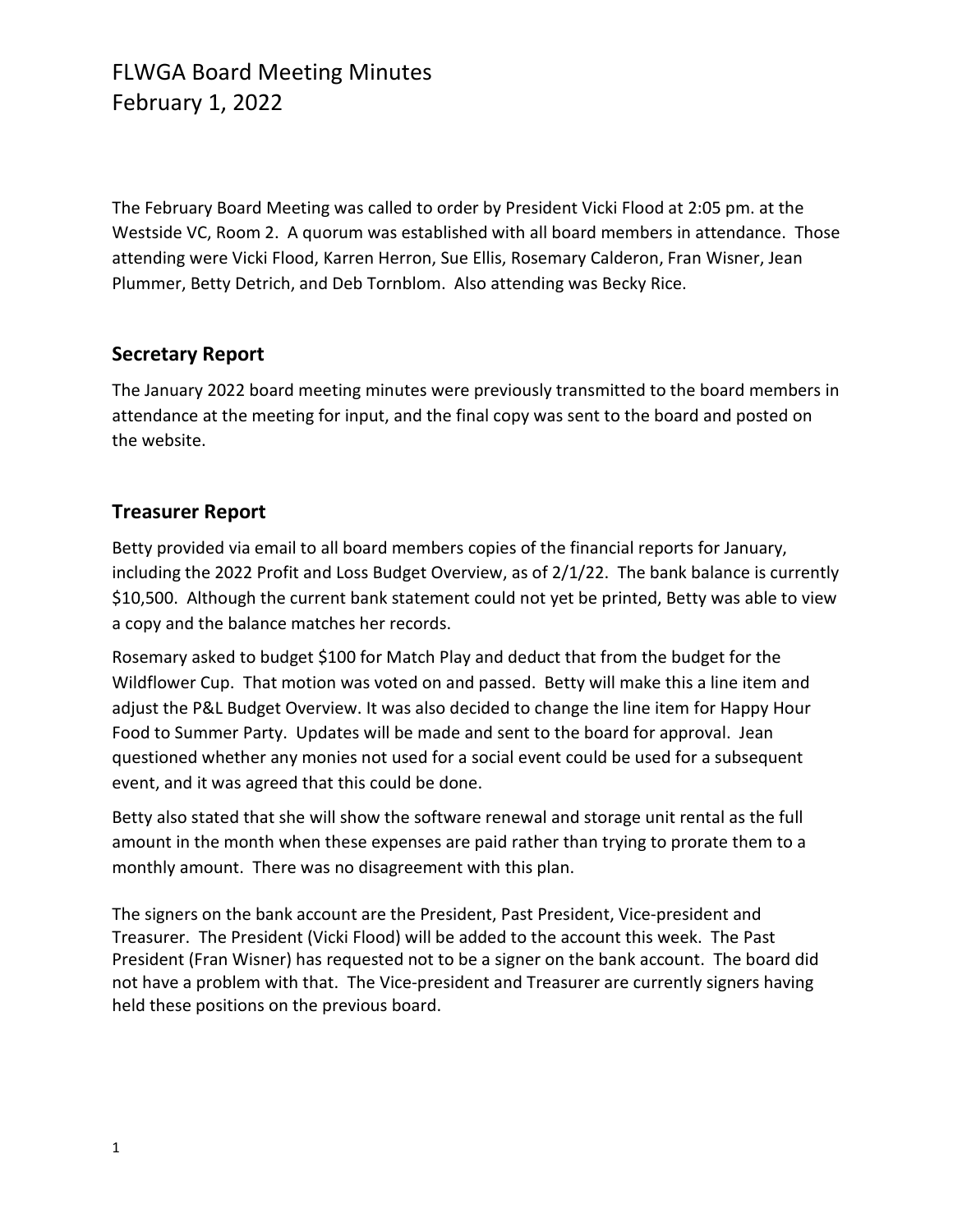## FLWGA Board Meeting Minutes February 1, 2022

### **Membership Report**

Karren reported that as of today we have 134 active members and one social member. Discussion was held with regard to Ambassador Program, with a handout being provided by Jean. During a social committee meeting, several members had discussed that they were not aware of this program, even though it is detailed in the handbook. Rosemary said that she will update all coordinators, including the new ones. It was also decided that it will be mentioned during the kick off party and members will be encouraged to read the handbook and utilize the information on our portal. If needed, we can consider offering either 1-on-1 sessions or a group session for those who need additional assistance with accessing the portal or have other questions. Jean also asked to be added to the notification list when new members are added.

### **Vice President Report**

Annual renewal date is 2/28 for the golf software. Sue will renew for 140, expecting that we will have some additional members sign up, with any additional licenses being purchased 5 at a time. All FLWGA documents are now stored on the Google drive. Sue is working to get a document posted for each role of the board and will work with Karren on updates for the Membership Director role. These documents are more for a "how to" for future board members rather than a list of duties.

### **Social Director Report**

Jean provided a planning document for the upcoming Kick Off Party. Plans are for heavy appetizers and dessert and so far, 79 members and 1 guest have signed up. Final RSVPs are needed by February 6, and the food will be provided by WB Catering. It was decided that this will be a BYOB event but the committee may purchase some wine if the budget allows. A final email will go out to members. Putters will be marked at this event. David Meadors is sponsoring this party. There will be assigned seating, with board members and the social committee being assigned to individual tables to help welcome new members. A discussion was held with regard to handing out new ringer cards but it was decided that this would be better handled at the golf course by the coordinators, as not all members utilize the ringer cards. Last year's cards will, however, be available if anyone wants to pick theirs up.

### **Golf Director Report**

All Coordinator positions have now been filled. Dana Aupperle will take the Monday 9 Hole Playday and Sharon Schroder will be switched from 18 Hole coordinator to 9 Hole Scramble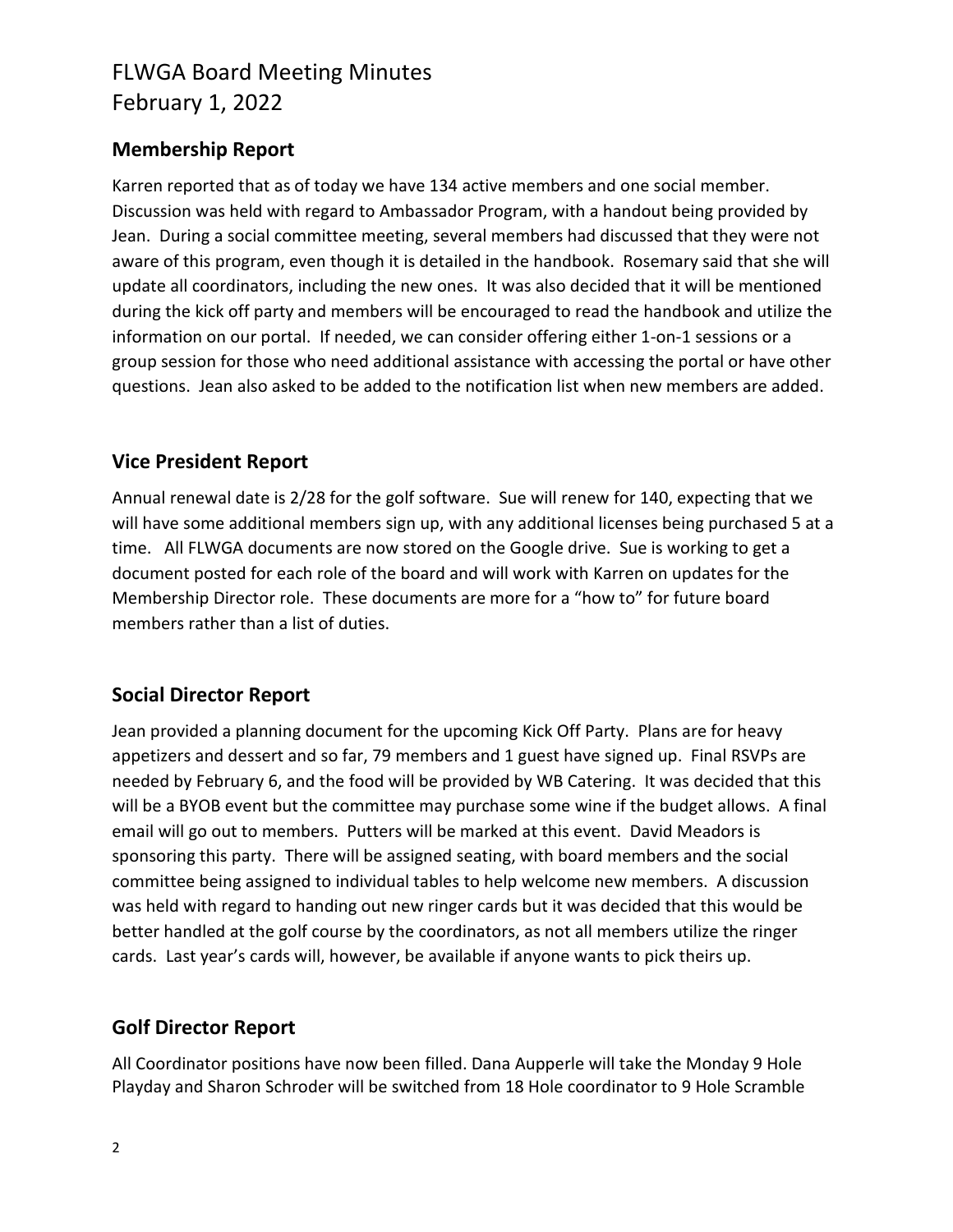### FLWGA Board Meeting Minutes February 1, 2022

Tournament Coordinator. Rosemary met with Dana for a hands-on training session on how to set up Monday Playdays.

The Tournament Events Coordinators are already up and running having planning meetings. Elizabeth Grubb and her committee have met and plans are well underway. The theme is March Madness…A scramble with a Twist. It will be a very fun and creative scramble. Lunch and entry fee will be \$20. Box lunches will be served to help with the covid safety issue. Players can choose from three selections when they deliver their checks to Judy Merritt.

The Wildflower Cup Tournament Coordinators will be Jean Brown and Won Kim. They met and began the plans for this event. The after tournament party will be at the Village Center Ballrooms A,B,C at 5:00. Substantial appetizers and soft drinks will be served but players can BYOB. Only actual Wildflower participants are invited to the Results celebration. We hope to encourage lots of participation as we will have both 18 hole and 9-hole Match Play.

Debbie Ahlgren and Rosemary have begun plans for the Surprise Partner Tournament….this is a new event. Rosemary met with Tyler to try to get a variety menu which is priced between \$16- \$20 as Debbie requested. Tyler is having difficulty gathering information from Arthur. Sadly, not much cooperation from Arthur. We'll keep working on that. Judy Merritt is trying to get some sponsor money for the Wildflower Cup.

Rosemary will be presenting lots of information at the Kick-off party pertaining to the upcoming golf events including a thorough explanation of the Ringer Cards. There will be a table where players can bring their putters to get new "gimme putts" marked. We are changing colors so that all will be marked the same. Currently, some are marked at 16" and some at 18".

A letter was sent to the membership to welcome everyone to the 2022 season. This letter included coordinator names, handicap information and ringer card information.

Becky Rice has offered to post scores for 9-hole players if they leave their score cards at the golf course. It was discussed that there have been some optional games planned for the 9-hole group. Also discussed was that players need to respect the pairings provided by the coordinators for both 18- and 9-hole groups and not arrive early and request a change.

### **Presidents Report**

Discussed recent difficulties with locating items from the storage unit to be used during the Kick Off Party. Currently, there are multiple members who have access to the unit. It is requested that no one remove items in the future if there is another event planned before that date and it is also requested that items removed be return in a timely manner after events have occurred so that they will be available for subsequent events.